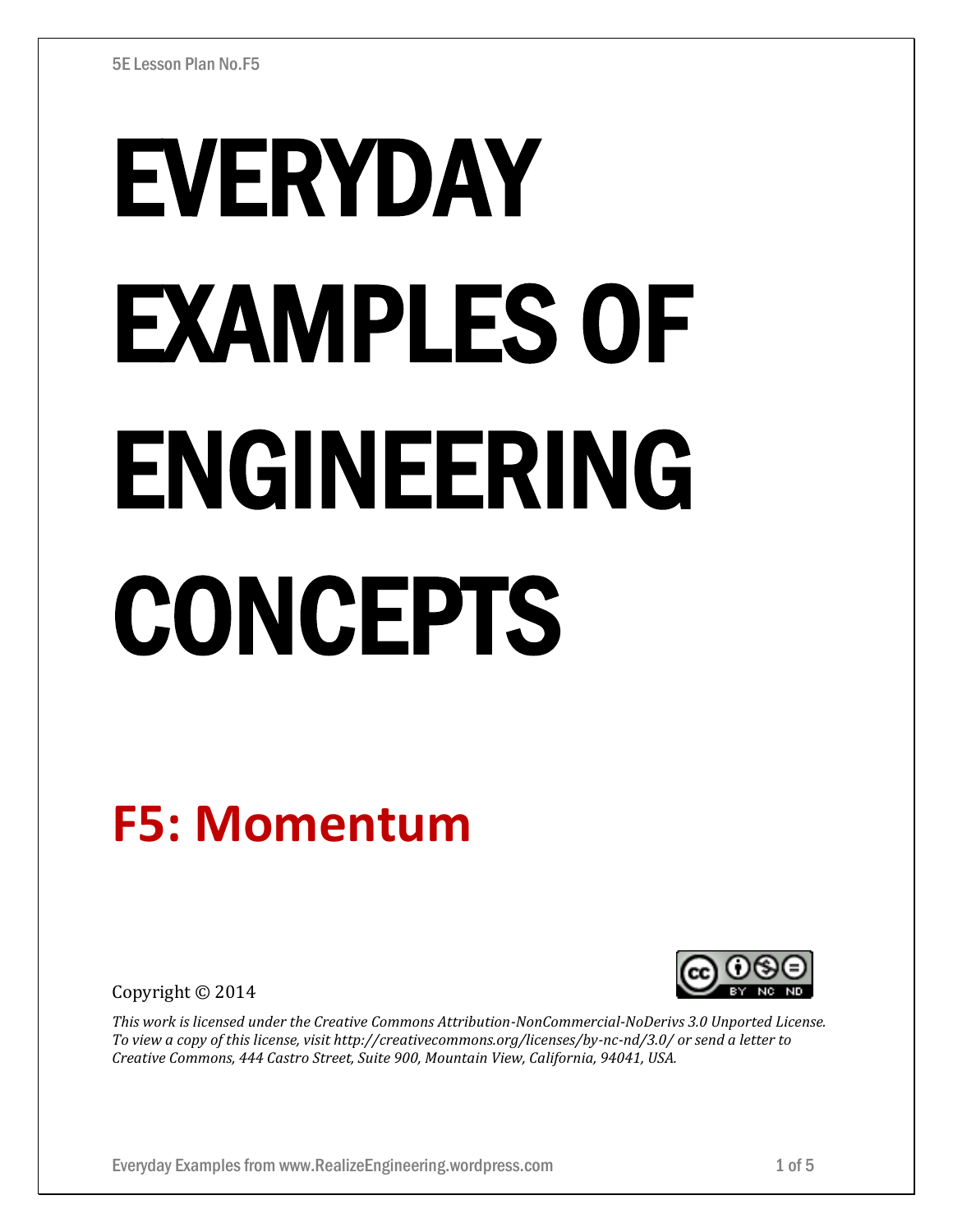*This is an extract from 'Real Life Examples in Fluid Mechanics: Lesson plans and solutions' edited by Eann A. Patterson, first published in 2011 (ISBN:978-0-9842142-3-5) which can be obtained on-line at www.engineeringexamples.org and contains suggested exemplars within lesson plans for Sophomore Fluids Courses. They were prepared as part of the NSF-supported project (#0431756) entitled: "Enhancing Diversity in the Undergraduate Mechanical Engineering Population through Curriculum Change".* 

# **INTRODUCTION**

 $\overline{a}$ 

(from *'Real Life Examples in Fluid Mechanics: Lesson plans and solutions'*)

These notes are designed to enhance the teaching of a sophomore level course in fluid mechanics, increase the accessibility of the principles, and raise the appeal of the subject to students from diverse backgrounds. The notes have been prepared as skeletal lesson plans using the principle of the 5Es: Engage, Explore, Explain, Elaborate and Evaluate. The 5E outline is not original and was developed by the Biological Sciences Curriculum Study<sup>1</sup> in the 1980s from work by Atkin & Karplus<sup>2</sup> in 1962. Today this approach is considered to form part of the constructivist learning theory<sup>3</sup>.

These notes are intended to be used by instructors and are written in a style that addresses the instructor, however this is not intended to exclude students who should find the notes and examples interesting, stimulating and hopefully illuminating, particularly when their instructor is not utilizing them. In the interest of brevity and clarity of presentation, standard derivations, common tables/charts, and definitions are not included since these are readily available in textbooks which these notes are not intended to replace but rather to supplement and enhance. Similarly, it is anticipated that these lesson plans can be used to generate lectures/lessons that supplement those covering the fundamentals of each topic.

It is assumed that students have acquired a knowledge and understanding the following topics: first and second law of thermodynamics, Newton's laws, free-body diagrams, and stresses in pressure vessels.

This is the fourth in a series of such notes. The others are entitled 'Real Life Examples in Mechanics of Solids', 'Real Life Examples in Dynamics' and 'Real Life Examples in Thermodynamics'. They are available on-line at www.engineeringexamples.org.

Eann A. Patterson *A.A. Griffith Chair of Structural Materials and Mechanics School of Engineering, University of Liverpool, Liverpool, UK & Royal Society Wolfson Research Merit Award Recipient*

<sup>1</sup> Engleman, Laura (ed.), *The BSCS Story: A History of the Biological Sciences Curriculum Study*. Colorado Springs: BSCS, 2001.

<sup>2</sup> Atkin, J. M. and Karplus, R. (1962). Discovery or invention? *Science Teacher* 29(5): 45.

<sup>3</sup> e.g. Trowbridge, L.W., and Bybee, R.W., *Becoming a secondary school science teacher*. Merrill Pub. Co. Inc., 1990.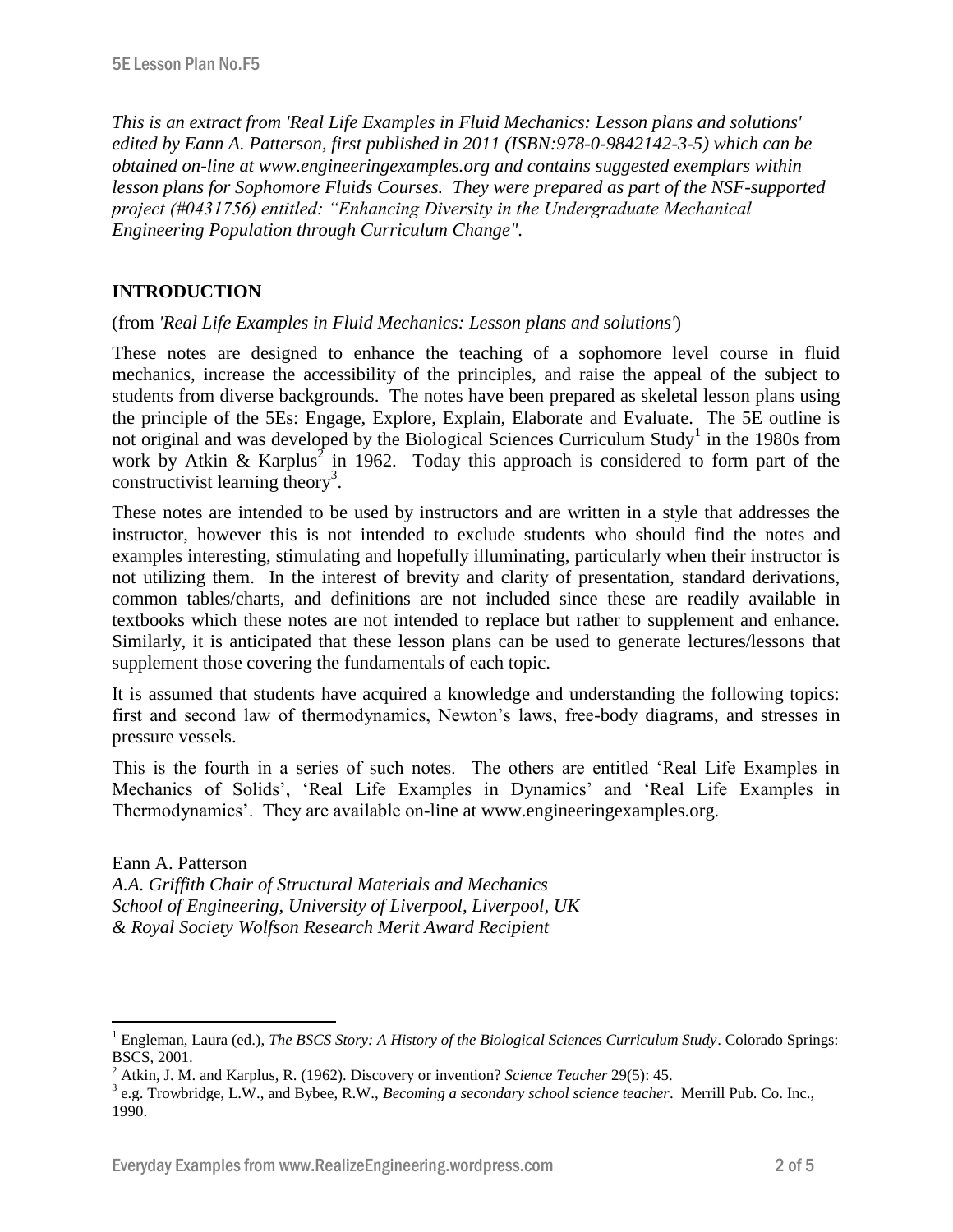# **CONTROL VOLUME ANALYSIS**

### 5. Topic**: Momentum**

## **Engage:**

Take a hairdryer, stand and clamp, some balloons, and paperclips into class. Set up the hairdryer with the stand and clamp so that it is blowing vertically up on its cold setting. Blow up a balloon and place it in the air-stream and it will probably be pushed up to the ceiling.

# **Explore:**

Capture the balloon and attach a paperclip to the neck of the balloon and again place it in the airstream. As you add more paperclips the balloon will float lower and lower in the airstream. To save time you could use a series of balloons inflated to the same diameter with various numbers of paperclips attached. There is a nice video of school kids performing this experiment<sup>4</sup>.



# **Explain:**

Explain that when the balloon hovers at a stable height, based on Newton's second law applied to the balloon, the force on the balloon from the jet of air is equal to the weight of the balloon.

We can draw a cylindrical control volume around but not including the balloon and equate the change in momentum to the external forces on the control volume, i.e.

$$
\sum \mathbf{F} = \dot{m} \left( \mathbf{v}_2 - \mathbf{v}_1 \right)
$$

In this case the external force is the weight of the balloon. Sometimes it is easier to consider three scalar components of this vector expression, i.e.

$$
\sum F_x = \dot{m}(v_{2_x} - v_{1_x})
$$
  

$$
\sum F_y = \dot{m}(v_{2_y} - v_{1_y})
$$
  

$$
\sum F_z = \dot{m}(v_{2_z} - v_{1_z})
$$



 $\overline{a}$  $4$  [www.planet-scicast.com/view\\_clip.cfm?cit\\_id=2709](http://www.planet-scicast.com/view_clip.cfm?cit_id=2709)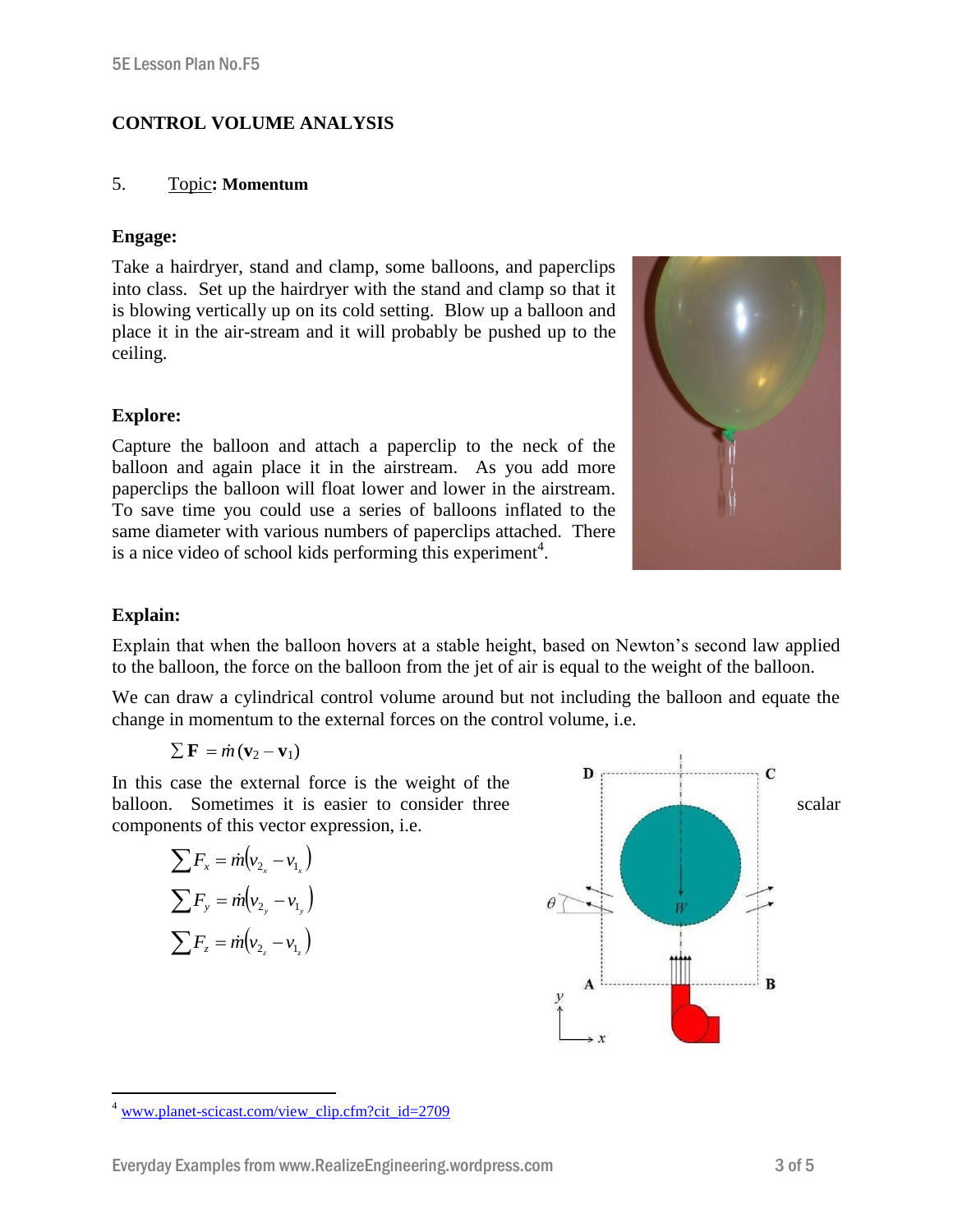#### **Elaborate:**

Consider the cylindrical control volume around the balloon. Assume that the velocity of the airstream leaving the hairdryer is a uniform 50m/s and that all of air leaves the control volume at the same speed but at an angle,  $\theta = 30^{\circ}$  from the horizontal.

In practice this angle will vary from about zero close to the bottom of the balloon and approach 90° close to the horizontal diameter of the balloon.

The mass flow rate at entry,  $\dot{m} = \rho_{air}Av = 1.2 \times \frac{\mu}{2} \times 0.06^2 \times 50 = 0.17$ 4  $\dot{m} = \rho_{air} A v = 1.2 \times \frac{\pi}{4} \times 0.06^2 \times 50 = 0.17 \,\text{kg/s}$ 

Assuming the hairdryer has a circular nozzle with an outlet diameter of 6cm. The momentum of the fluid crossing AB will be

 $\dot{m}v_{AB} = 0.17 \times 50 = 8.48 \text{ N}$ 

And in the *y*-direction for cylindrical surface, given that continuity demands the total mass flow across the surface equals that across AB,

 $\dot{m}v_{AD}$  sin  $\theta$  = 0.17 × 50sin 30 = 4.24 N

So, applying the momentum equation,

 $W = \dot{m}v_{AB}(1 - \sin 30) = 4.24 \text{ N}$ 

This hair dryer could keep a balloon and tail of paperclips weighing  $4.24N$  (=0.42kg) in the air. The airstream is slowed down by entrapment of the surrounding air and so the nozzle velocity will not be achieved at all heights above the hairdryer, which is why the balloon sinks down as it is loaded with paperclips.

#### **Evaluate:**

Invite students to attempt the following examples:

#### *Example 5.1:*

Calculate the force exerted by the water from the tap in your kitchen sink on a coffee cup held in the flow when the tap is open to its maximum.

#### Solution:

Estimate the water flow by how long it takes to fill a measuring jug. In the editor's kitchen it took 5 seconds to fill a 1 liter measuring jug, so the mass flow rate is

$$
\dot{m} = \frac{\rho_{H_2O} V}{T} = \frac{1000 \times 0.001}{5} = 0.2 \text{ kg/s}
$$

The diameter of the orifice in the tap is 17mm and so  $\|\cdot\|$   $\|\cdot\|$  the velocity of the flow is